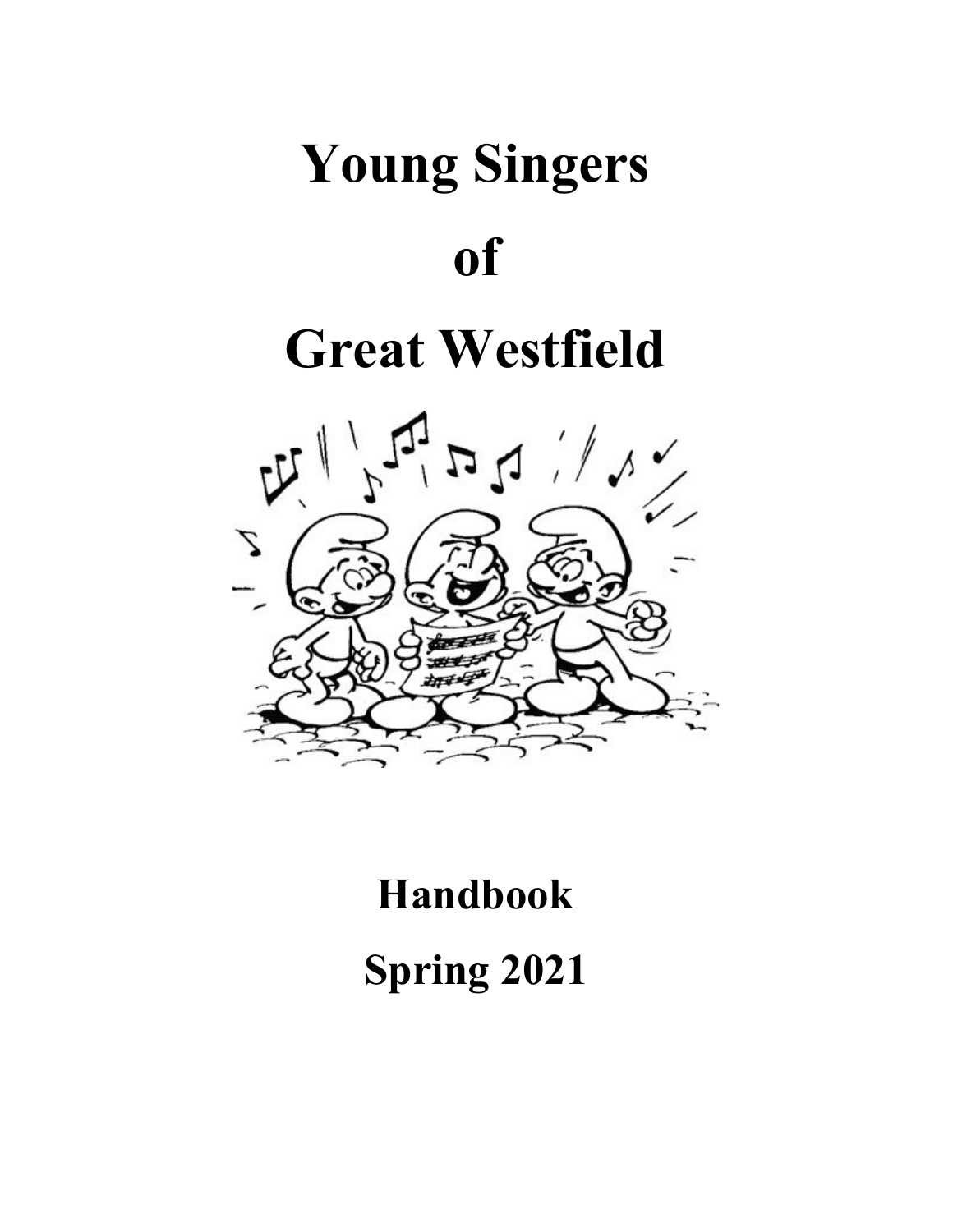#### **YSGW Mission**

This choir will work to promote the choral art and enrich the lives of area youths by instilling a life-long love of music through performance and education.

Young Singers of Greater Westfield will bring together students grade 5-8, who rehearse weekly to develop vocal skills, musical literacy, and a beautiful choral sound.

#### **Benefits of Membership**

YSGW provides its members with the opportunities to:

- Experience an eclectic mix of exciting repertoire
- Enhance their musical knowledge and skills
- Sing and have fun with other talented students
- Build a sense of community
- Provides an outlet for self-expression

#### **Rehearsals**

Weekly rehearsals will occur on Thursday nights from 6:30 to 7:15 via zoom. Singers will find the zoom link posted on the YSGW google classroom page.

Thursdays with **NO** rehearsal this Semester: 4/22/2020

If an additional cancellation is required. Families will be notified via email and the YSGW Google Classroom page.

#### **Concerts and Concert Dress**

Young singers will have at least one concert per semester.

**Spring Concert:** A Virtual Concert will premier in June.

To ensure that the group looks polished and professional, all singers are asked to wear the following attire for the recording their final performances.

White on top and black on bottom. White or black dresses acceptable. Black dress shoes. No leggings or jeans.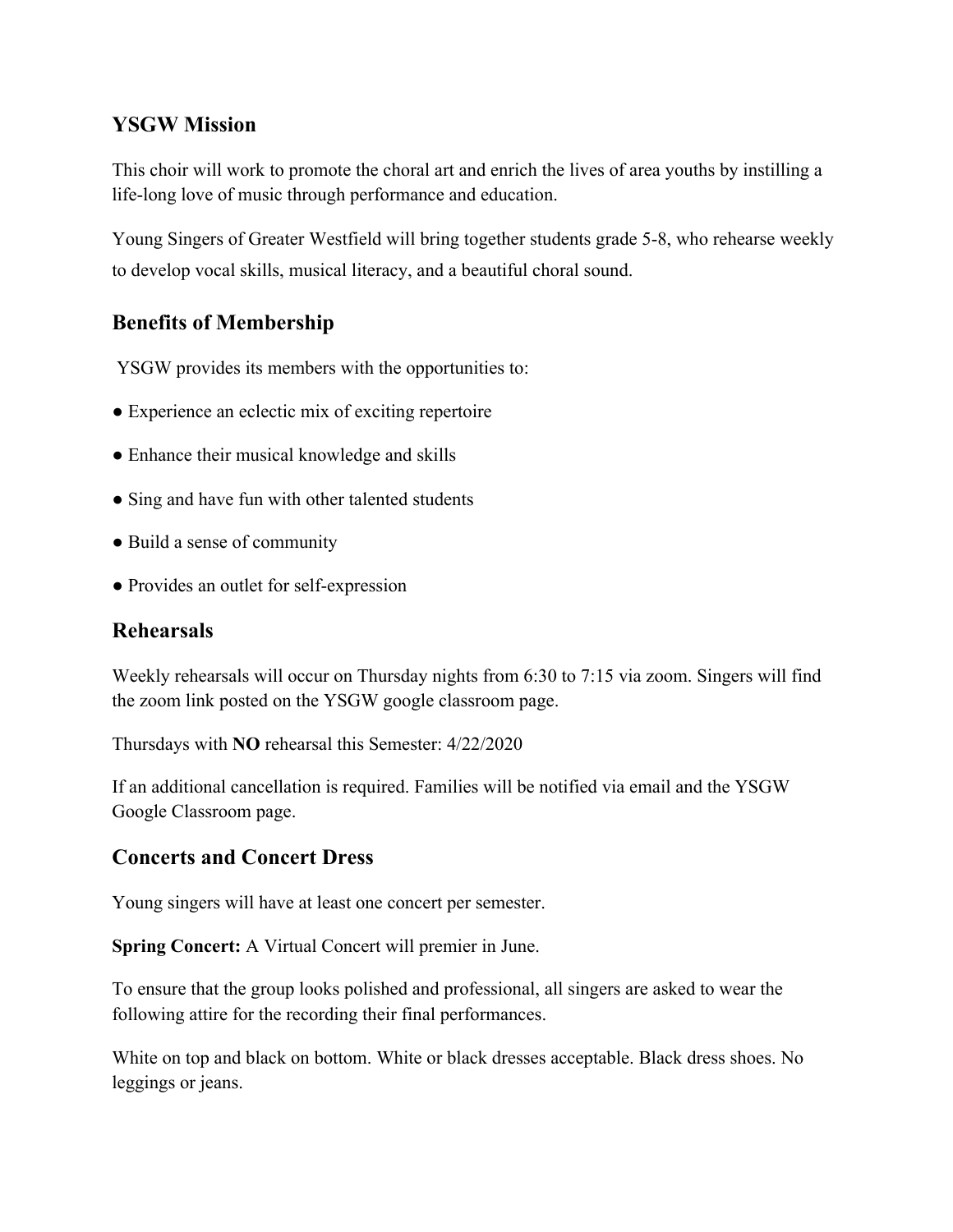### **Meet the**

### **Artistic Director**



Mrs. Kerry Cipoletta is the Choral Music Director at Westfield Intermediate School. She teaches the 5th and 6th grade choruses along with 6th grade general music. She is also the Director of the drama club at WIS and the Artistic Director of the Young Singers of Greater Westfield.

Mrs. Cipoletta has held the positions of MMEA-WD (Massachusetts Music Educators Association) Junior Boy's Chorus Manager and CMEA (Connecticut Music Educators Association) Senior Auditions Adjudicator for voice. Mrs. Cipoletta graduated from Westfield State University in May 2015 with a Bachelor of Arts with a concentration in Vocal Music Education. In her years at Westfield State, she sang in the University Choir and Chorale under the direction of Allan Taylor and Dr. Felicia Barber. She studied voice under Dr. Mary Brown Bonacci. She helped start both the ACDA and NAFME chapters with the help of Dr. Felicia Barber and Dr. Gibson. While at Westfield, Mrs. Cipoletta Music Directed shows for MTG (Musical Theatre Guild) and was the Vocal Director of the acapella group, The Night Owls. She is now attending Gordon College for her Masters degree in Music Education. Originally from the Eastern part of the state, Westfield has become Mrs. Cipolettas' new home. She is so lucky to work at Westfield Intermediate with such a wonderful student and faculty base.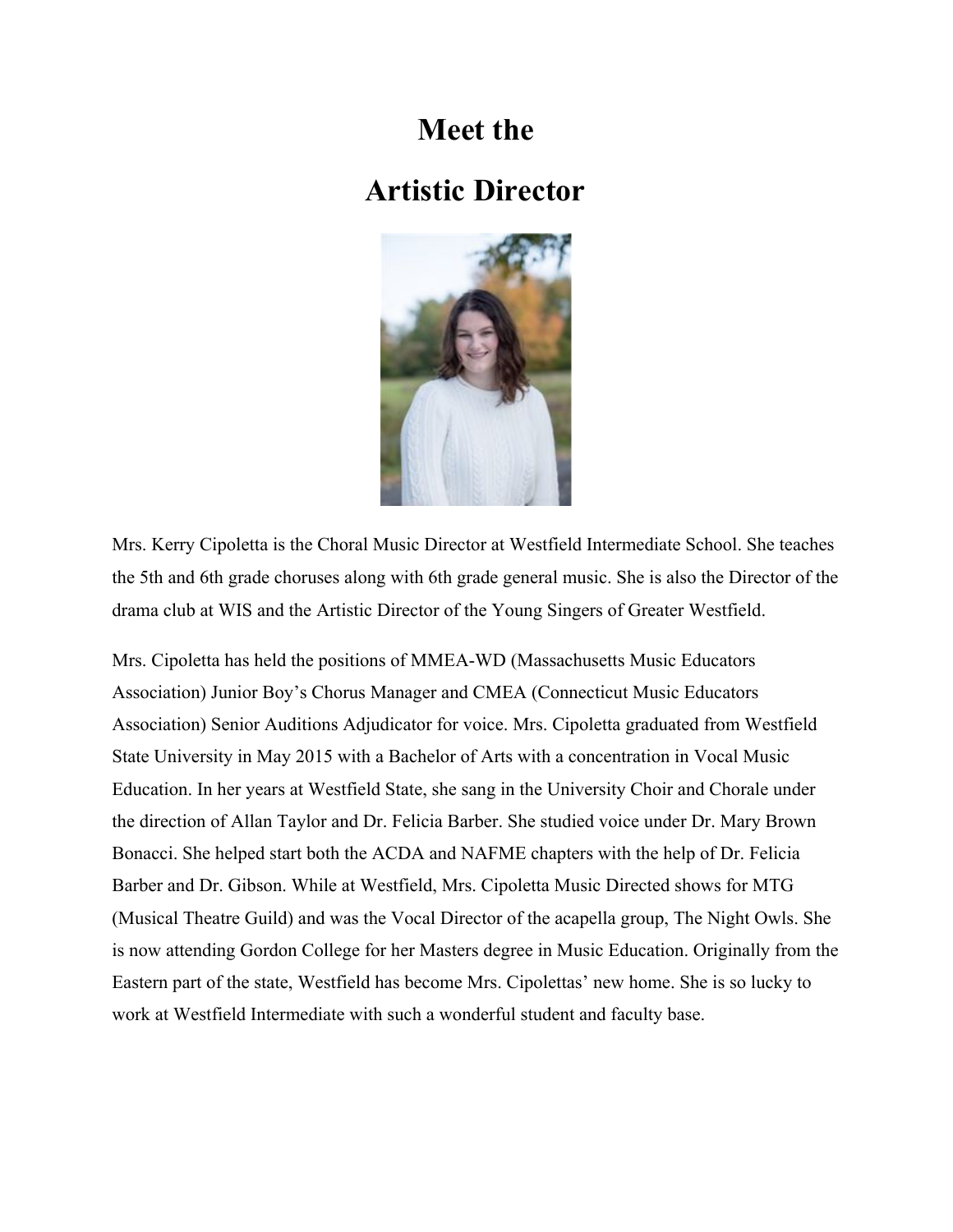#### **Communication**

Information about the YSGW season and announcements for the group will soon be posted on the Young Singers Website at [www.ysgw.org.](http://www.ysgw.org/) Families will be able to check the site at any time for the latest news.

**Note:** All our announcements will also be emailed home. Please be sure to provide us with an up to date email that you check regularly. If singers or their families have any questions, they are welcome to contact Kerry Cipoletta at Kerry.cipoletta@gmail.com .

#### **Cancellation Policy**

The decision to cancel or reschedule a YSGW rehearsal or other event will be made at least three hours before the scheduled event. Notification will be through email, google classroom page and posted on the website.

#### **Financial Information**

Membership for the YSGW for the Spring Virtual Semester is \$50. Payment plans or financial assistance is available for those who request it.

Payment can be sent to: Young Singers of Greater Westfield 8 W Silver Street PO Box 2011 Westfield, MA 01085

#### **Financial Assistance**

YSGW provides a limited amount of financial assistance to help cover the cost of the membership fee. Financial aid is awarded on the basis of demonstrated need and may be applied to the membership fees only. To be considered for financial aid, families must complete a scholarship application form. For the form, email Kerry Cipoletta at Kerry.cipoletta@gmail.com